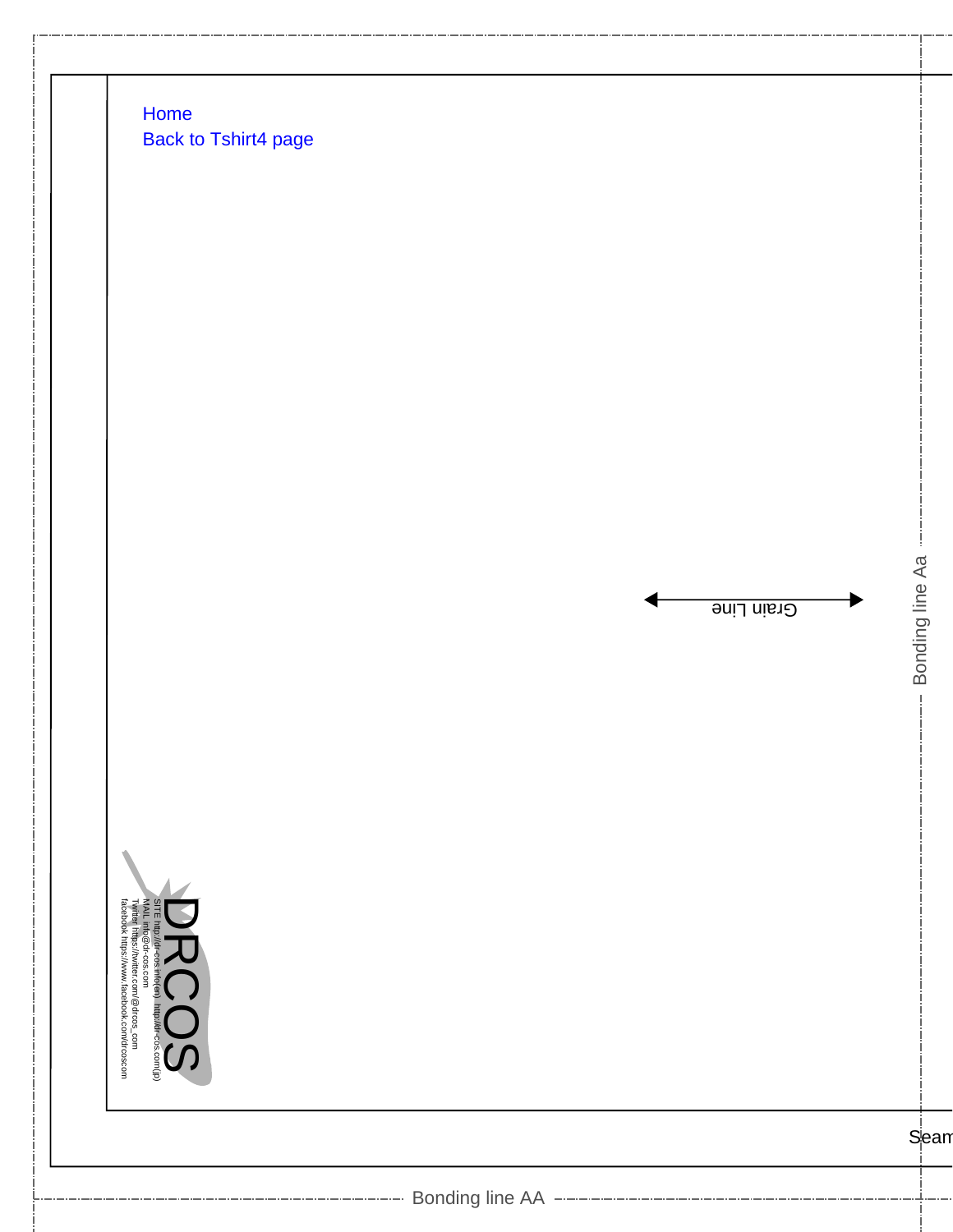| ---------------------- Bonding line AA --------------------------                                                                                                                |                                  |  |
|----------------------------------------------------------------------------------------------------------------------------------------------------------------------------------|----------------------------------|--|
|                                                                                                                                                                                  | ce  /2in.                        |  |
| SITE http://dr=oes.infofen) .http://dr=oos.com/jp)<br>MALL info@dr-cos.com<br>Twitter https://wwitter.com/@drcos_com<br>facebook https://www.facebook.com/drcoscom<br>Grain Line | Bonding line Ba<br>$\frac{1}{1}$ |  |
|                                                                                                                                                                                  |                                  |  |
|                                                                                                                                                                                  |                                  |  |
|                                                                                                                                                                                  |                                  |  |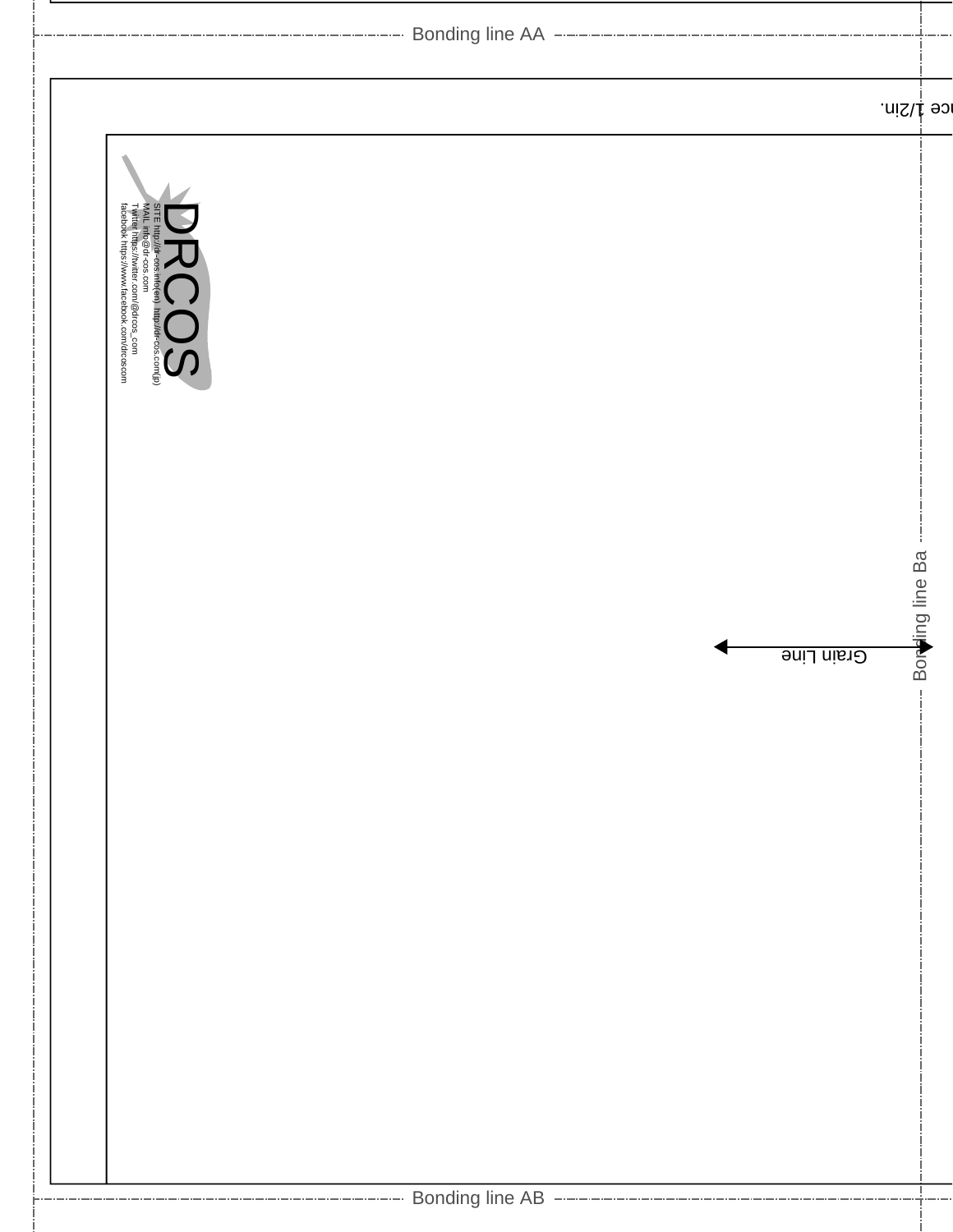



Bonding line Ab

Seam allowance 1/2in.

Bonding line Aa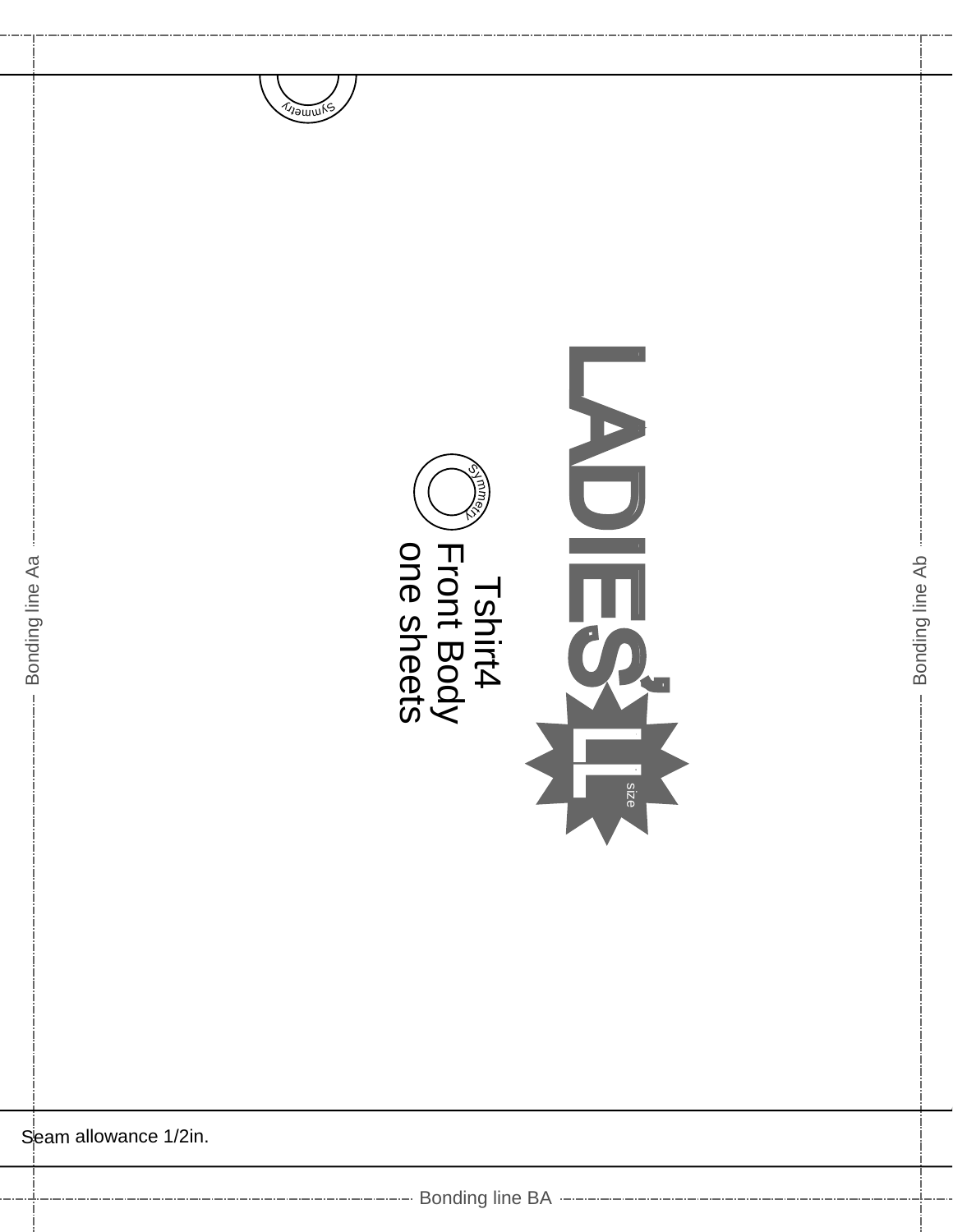| Seam allowance t/2in                                                                                                                       |                 |
|--------------------------------------------------------------------------------------------------------------------------------------------|-----------------|
| NDIE<br>Bording line Ba<br>Tshirt4<br>Back Body<br>one sheets<br>size<br>Symmetr <sub>L</sub><br>----- Bonding line BB ------------------- | Bonding line Bb |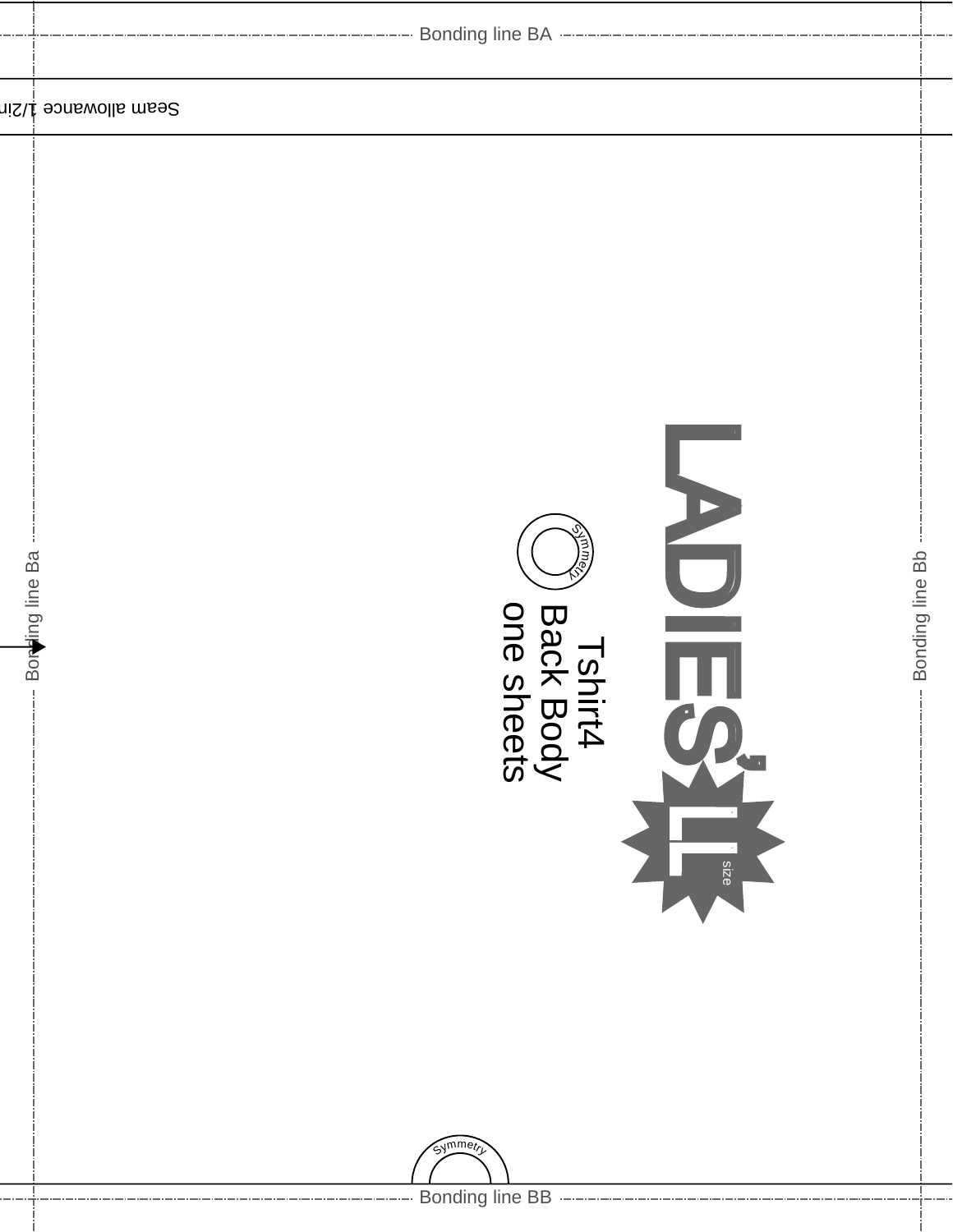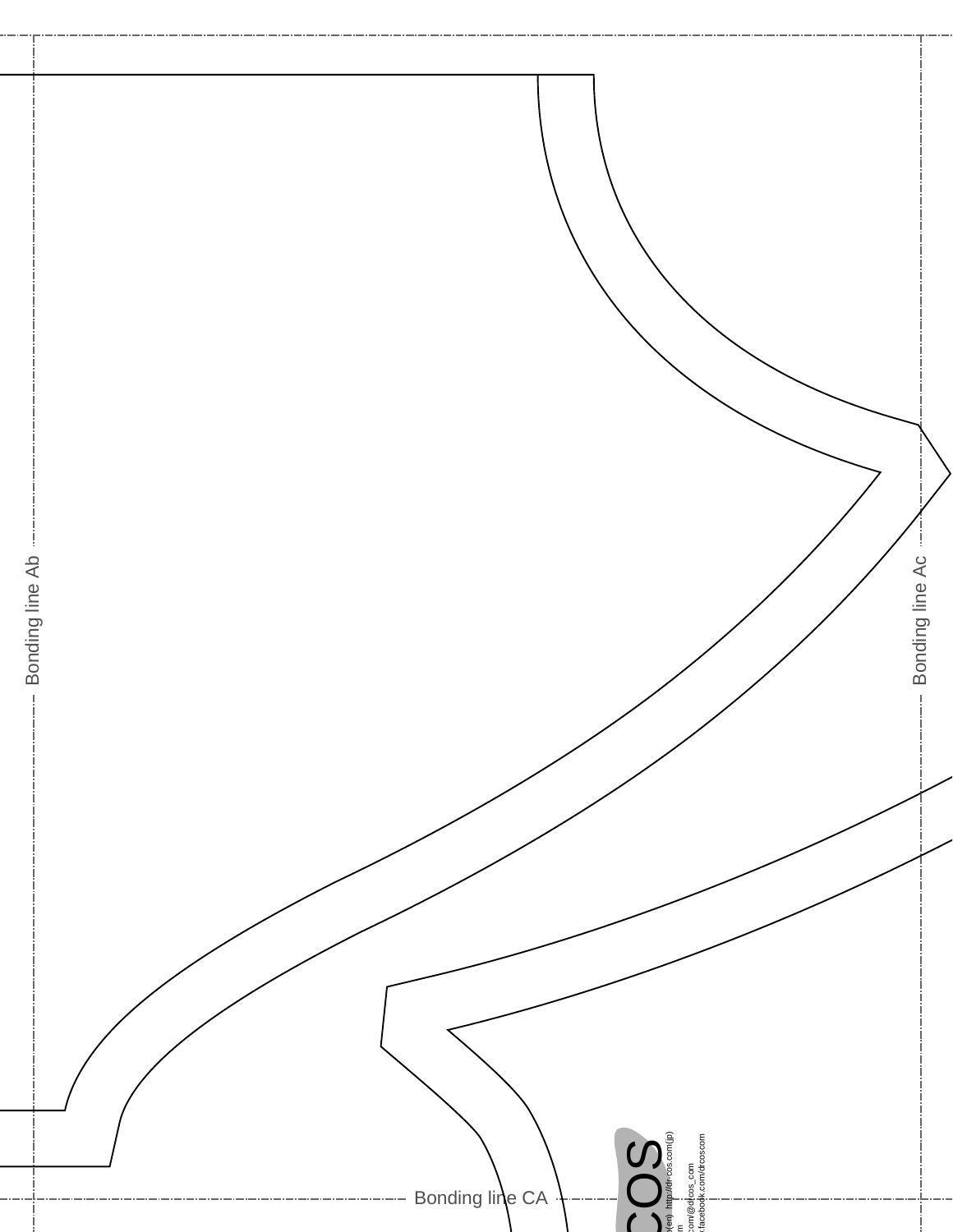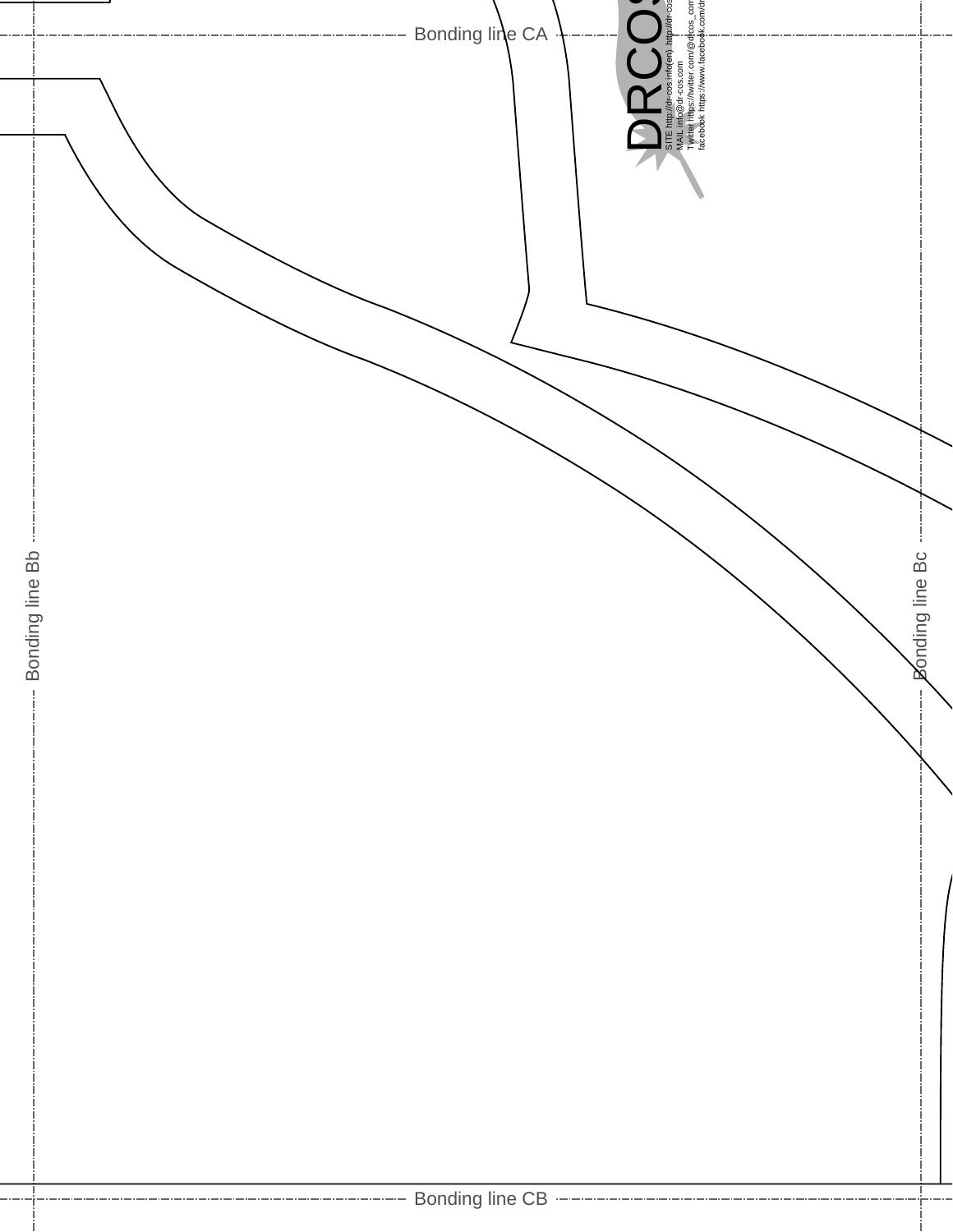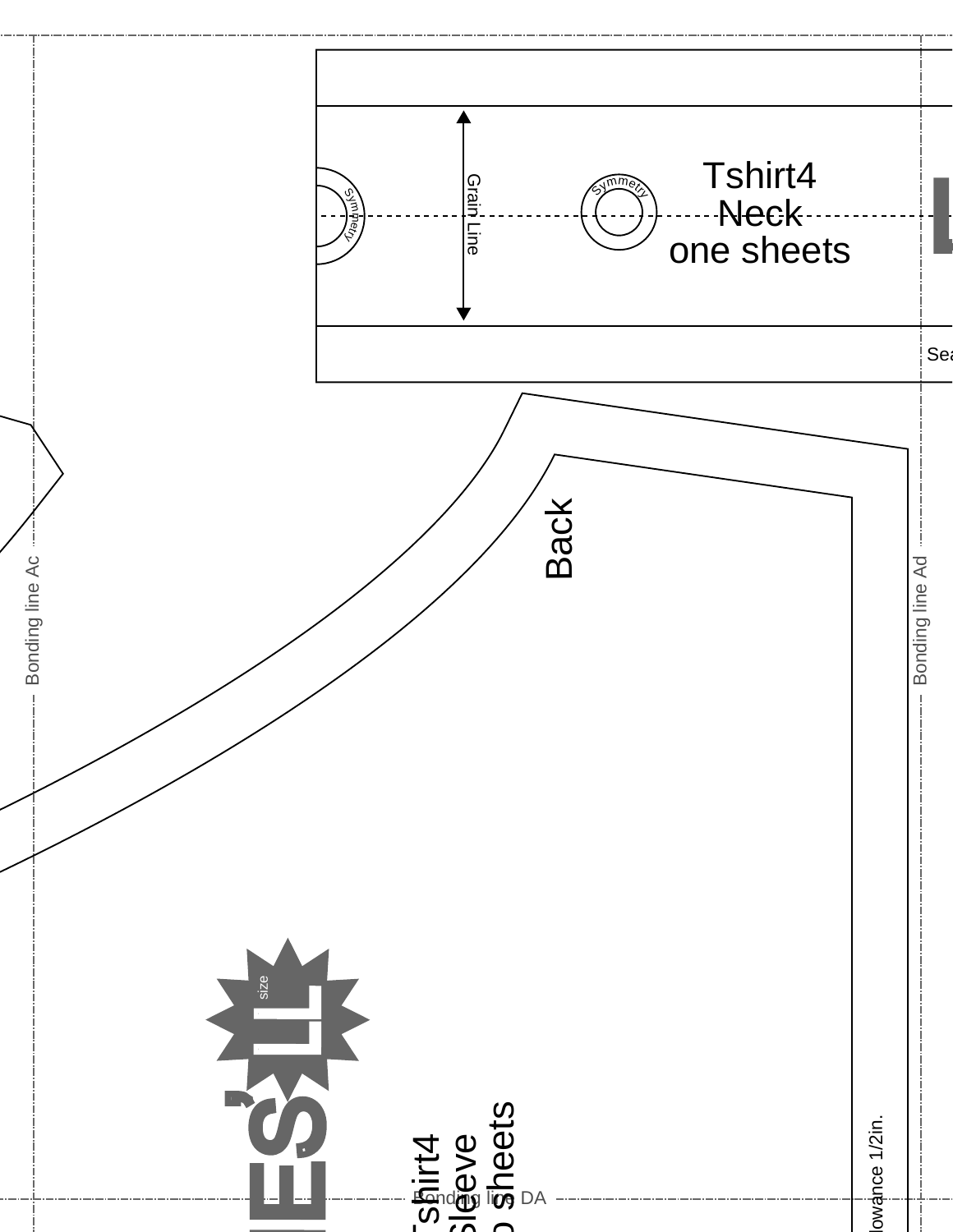